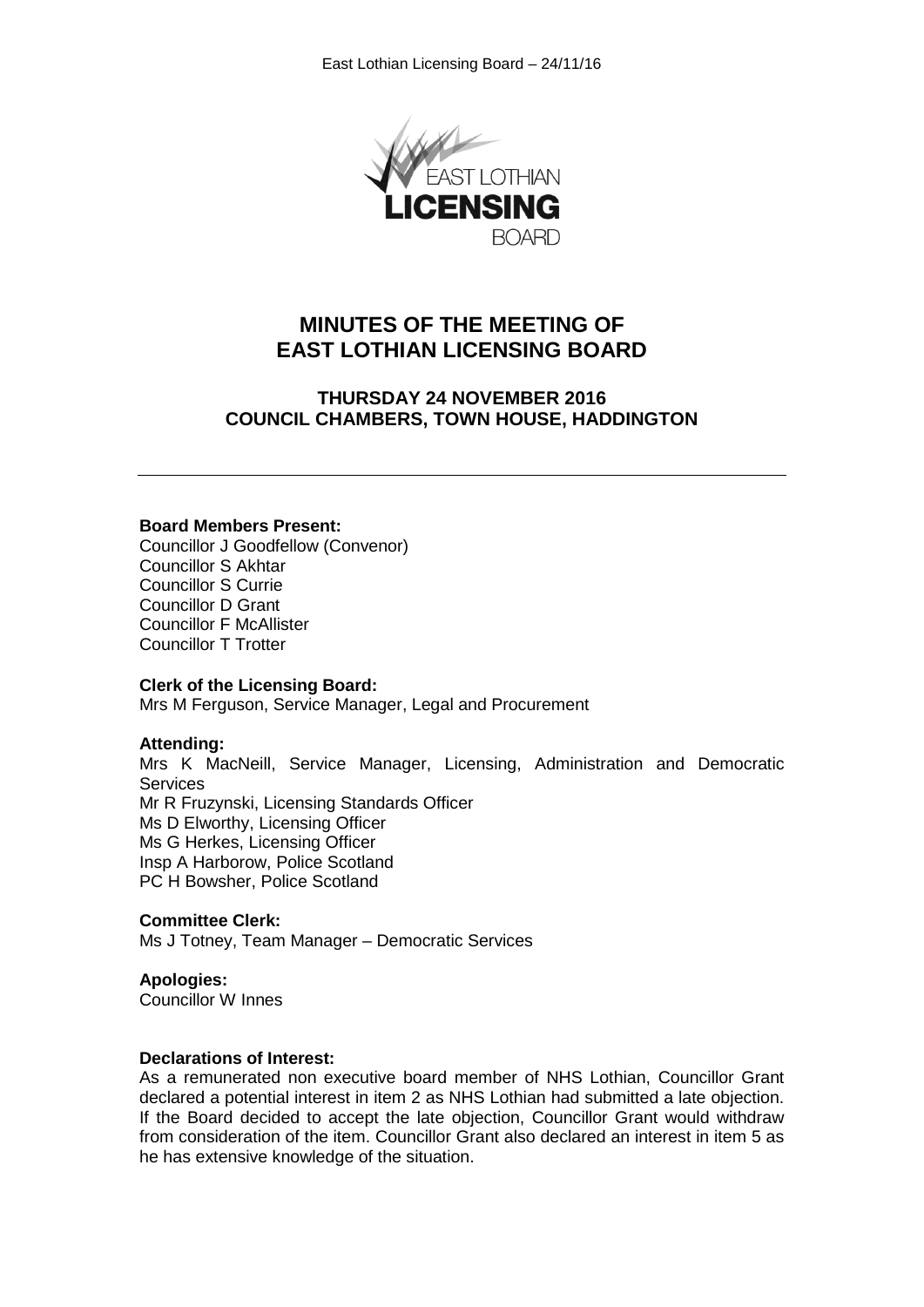At the suggestion of Councillor Goodfellow, Convenor, the Board agreed to amend the order of business in light of the need for Councillor Grant to withdraw from the meeting for item 5.

# **1. MINUTES FOR APPROVAL**

The minutes of the Licensing Board meeting of 27 October 2016 were agreed to be a true record.

# **2 PERSONAL LICENCE**

# **Aidan Edward Berney**

Mr Berney was present and was accompanied by the manager from the Herringbone bar and restaurant, North Berwick.

The Clerk advised that Mr Berney had not declared a previous conviction on his application form; a fact that was later disclosed by Police Scotland.

Inspector Harborow had nothing to add to the Police Scotland report.

Mr Berney informed the Board that he hopes to further his career in the licensed trade. The manager from the Herringbone advised that Mr Berney has proved to be a valuable member of staff and that he is keen to develop him further.

Councillor Currie commented that it was unfortunate that the application form had not been completed correctly; noted that there is no objection to the application from Police Scotland; welcomed the support being provided by the employer; and stated that he would be supporting the application.

Councillors Grant, Akhtar and Goodfellow echoed the comments regarding employer support and emphasised the need for paperwork to be accurately completed.

# **Decision**

East Lothian Licensing Board agreed to grant the personal licence.

# **3 PREMISES LICENCE – REVIEW**

# **Pans Convenience Store, Prestonpans**

Ms J Hood, Licensing Practitioner, was present to represent the applicant. She explained that her client was unable to attend the meeting.

The Clerk reminded members that a condition had been placed on the licence in March 2016 requiring that a personal licence holder must be on the premises at all times during licensing core hours. It had been decided that this would be reviewed after six months to determine whether the condition was still necessary and appropriate. She further advised that the item had been carried forward from last month, for determination at this meeting. Board members agreed that they were happy to deal with the matter in the absence of the applicant.

The Licensing Standards Officer (LSO) advised that he had visited the premises on numerous occasions and that he had no objection to removing the condition that was currently placed on the licence. However, he was of the view that it would be good practice if the premises were to continue to operate in this manner on a voluntary basis.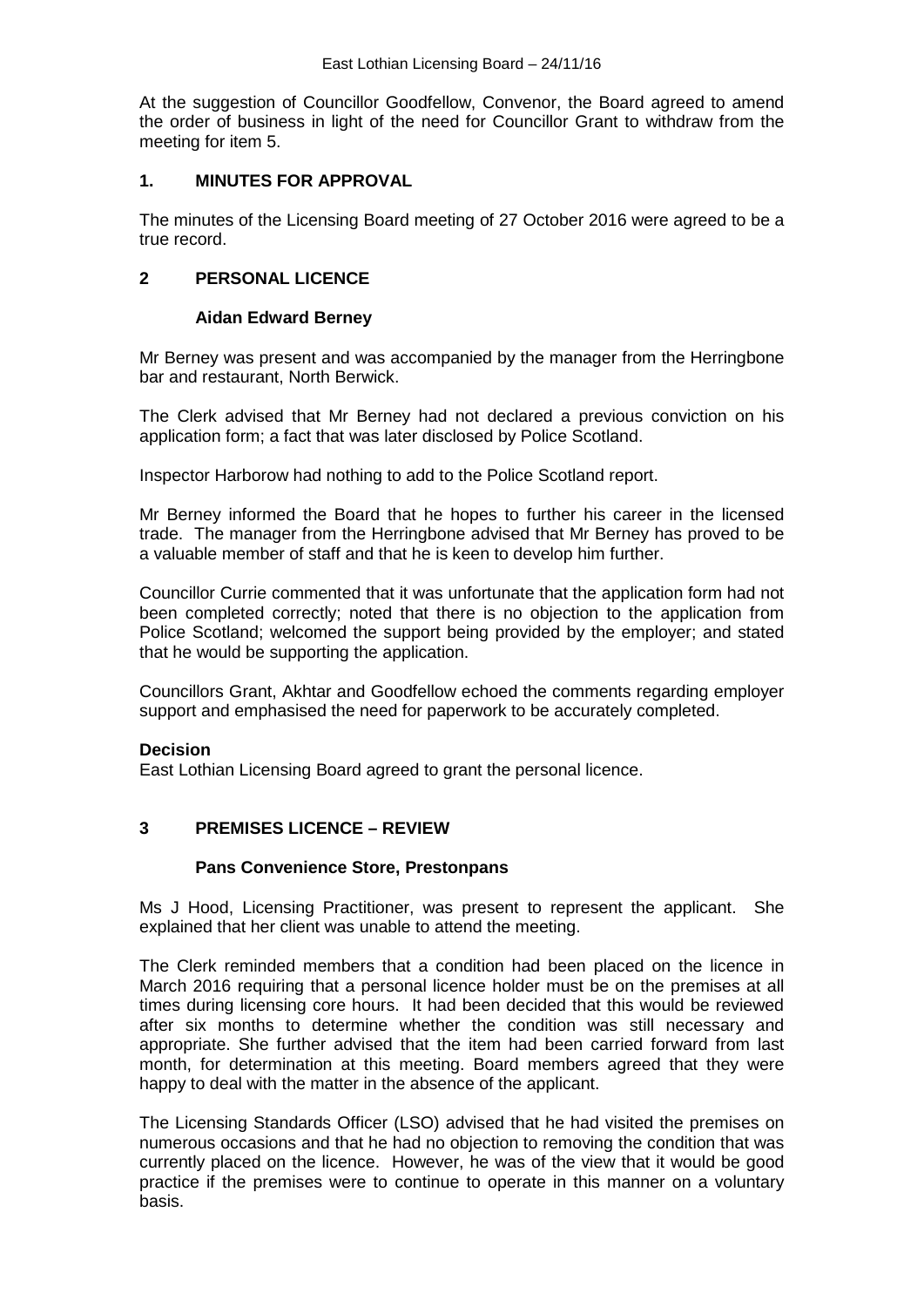Inspector Harborow advised that Police Scotland had also visited the premises on several occasions and that the condition had always been adhered to.

Ms Hood informed the Board that her client is now seeking that the condition be removed, although her client would continue to ensure that a personal licence holder was on the premises at the weekend.

Councillor Currie remarked that the views of Police Scotland and the LSO are crucial and noted that they have not highlighted any issues or concerns. He was content to remove the condition but highlighted the risks and potential repercussions of doing so; a view shared by Councillors Akhtar and Grant.

Councillor Goodfellow asked Ms Hood to relay to her client that the Board consider it best practice to continue having a personal licence holder on the premises during licensing core hours.

# **Decision**

East Lothian Licensing Board agreed to remove the relevant condition from the premises licence.

# **4 PREMISES LICENCE – MAJOR VARIATION**

# **Glenkinchie Distillery Visitor Centre, Pencaitland**

Mr D Hossack, Morton Fraser Lawyers, was present to represent the applicant. Ms G Gascgoine, Visitor Centre Manager, was also present.

The Convenor advised members that a late objection had been received from NHS Lothian and that there was no explanation as to why it was late. The Clerk advised that the deadline was 15 November, and the objection was received on 18 November. The Board, excluding Councillor Grant, voted not to take the late objection into account as no explanation had been provided as to why it was submitted after the statutory period for representations had expired. It was agreed that there was therefore no need for Councillor Grant to declare an interest and leave the meeting.

The Clerk advised that the major variation seeks to tidy up a number of aspects of the licence and reflect current operational practice: add on sales 10am to 11pm daily; seasonal variation to read 'premises may close within core hours'; inclusion of conference, restaurant, receptions, meetings, recorded music, live performances, theatre, sport and outdoor drinking facilities; new wording for other activities; amend children and young persons to have access to all areas at all times if accompanied by an adult; add the boardwalk by the lagoons, the pavilion and bowling green/surrounding areas to the layout plan; and vary the description to include visitor centre, shop, pavilion and external areas. She further advised that the application triggers the Board's overprovision policy; that Police Scotland has requested that the terminal hour for outside drinking be 10pm; and referred members to correspondence between the Council's planning department and Mr Hossack.

Mr Hossack provided background information on the visitor centre and the outside areas; advised that whisky tasting samples are offered as part of the visitor tours; mentioned that on occasion, the samples would be offered in the grounds of the distillery; stressed that the premises do not operate as a bar; explained that it is important that his client has the correct type of licence; pointed out that some tours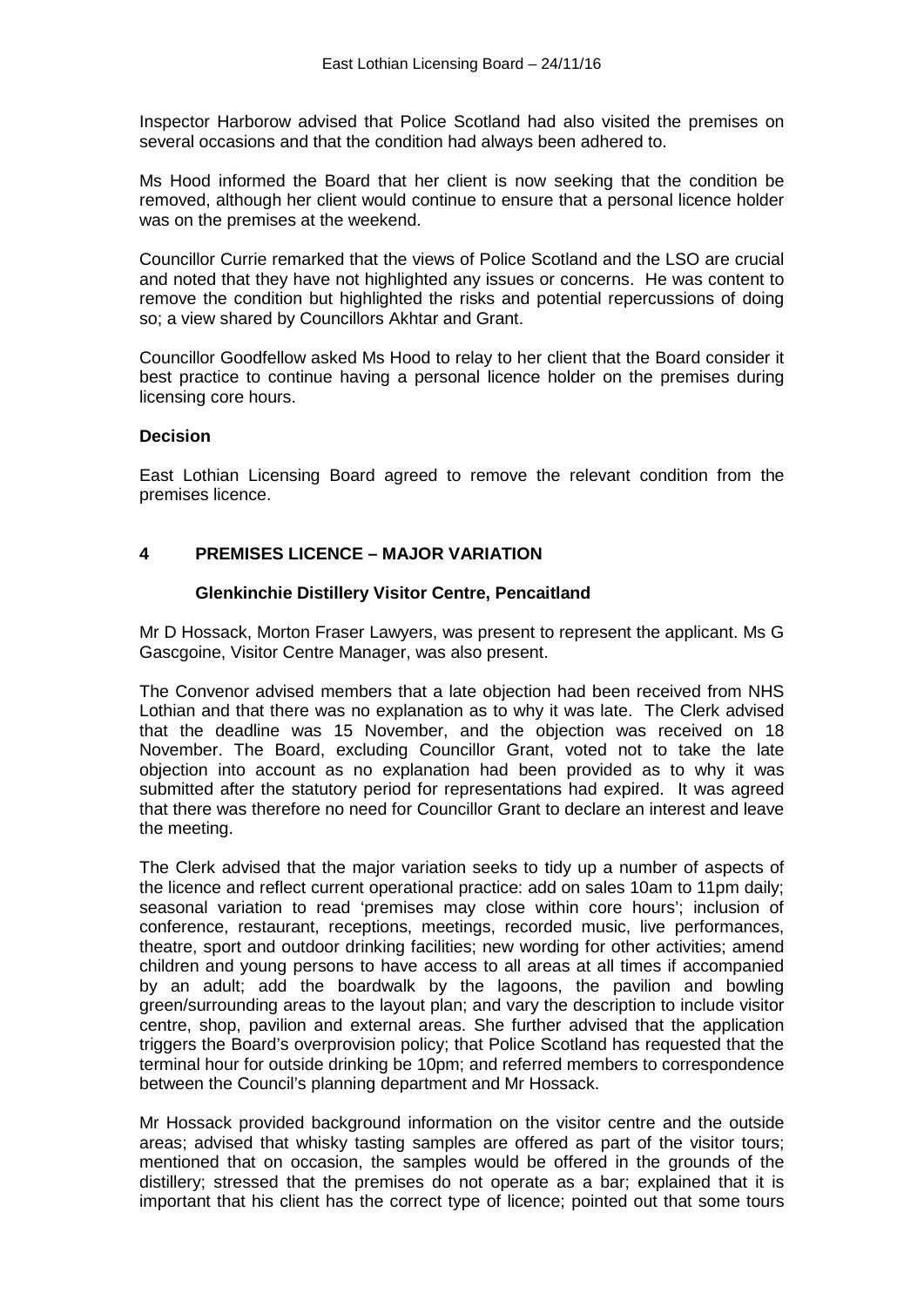finish before 11am, hence the request for a start time of 10am for on sales; stated that his client was agreeable to a terminal hour of 10pm for the outside area; and confirmed that he is in touch with the Council's planning department in respect of the issues they have raised.

The LSO advised that there has been full consultation with the premises manager and that he has no objection to the application to vary the premises licence.

Inspector Harborow had nothing to add to the Police Scotland report.

Councillor Akhtar commented on the importance of Glenkinchie Distillery as a major attraction in East Lothian and supported the application.

Councillor Grant was satisfied with the reasons for serving alcohol before 10am and supported the application.

Councillors Currie, McAllister and Trotter also advised they were in favour of granting the application.

# **Decision**

East Lothian Licensing Board agreed to grant the major variation to the premises licence, subject to a terminal hour of 10pm in the outside area.

*Sederunt: Councillor Grant left the meeting*

# **5 GRANT OF PREMISES LICENCE**

# **5 (a) Macmerry Bowling Club, West Bank Road, Macmerry – Bowlers**

**5 (b) Macmerry Bowling Club Pavilion, West Bank Road, Macmerry – Miners' Welfare**

Mr N Hassard, TLT Solicitors, was present to represent Macmerry Bowling Club, West Bank Road, Macmerry – Bowlers (the Bowlers). Mr E Dickson, Secretary, was also present.

Mr A Macdonald, Macdonald Licensing, was present to represent Macmerry Bowling Club Pavilion, West Bank Road, Macmerry – Miners' Welfare (the Miners).

The Clerk advised members that the two applications will be heard together. She reminded members that the applications were discussed at the last Board meeting and had been continued to allow both applicants to work together with a view to agreeing which application should proceed. Both parties had been urged to liaise with the Council's Estates department regarding which party has the right to run the bar.

Mr Macdonald advised that the Council's Estates department had confirmed that the Bowlers have the right to occupy the premises and that in the circumstances the Miners would be withdrawing their application. He informed members that he had discussed the matter with Mr Hassard and agreement had been reached regarding reimbursing the Miners' fees associated with lodging the premises licence application; purchasing any remaining stocks of alcohol; allowing access for the removal of bar fixtures and fittings; and paying compensation/re-imbursement for any fixtures and fittings that will be retained.

Mr Hassard confirmed these arrangements.